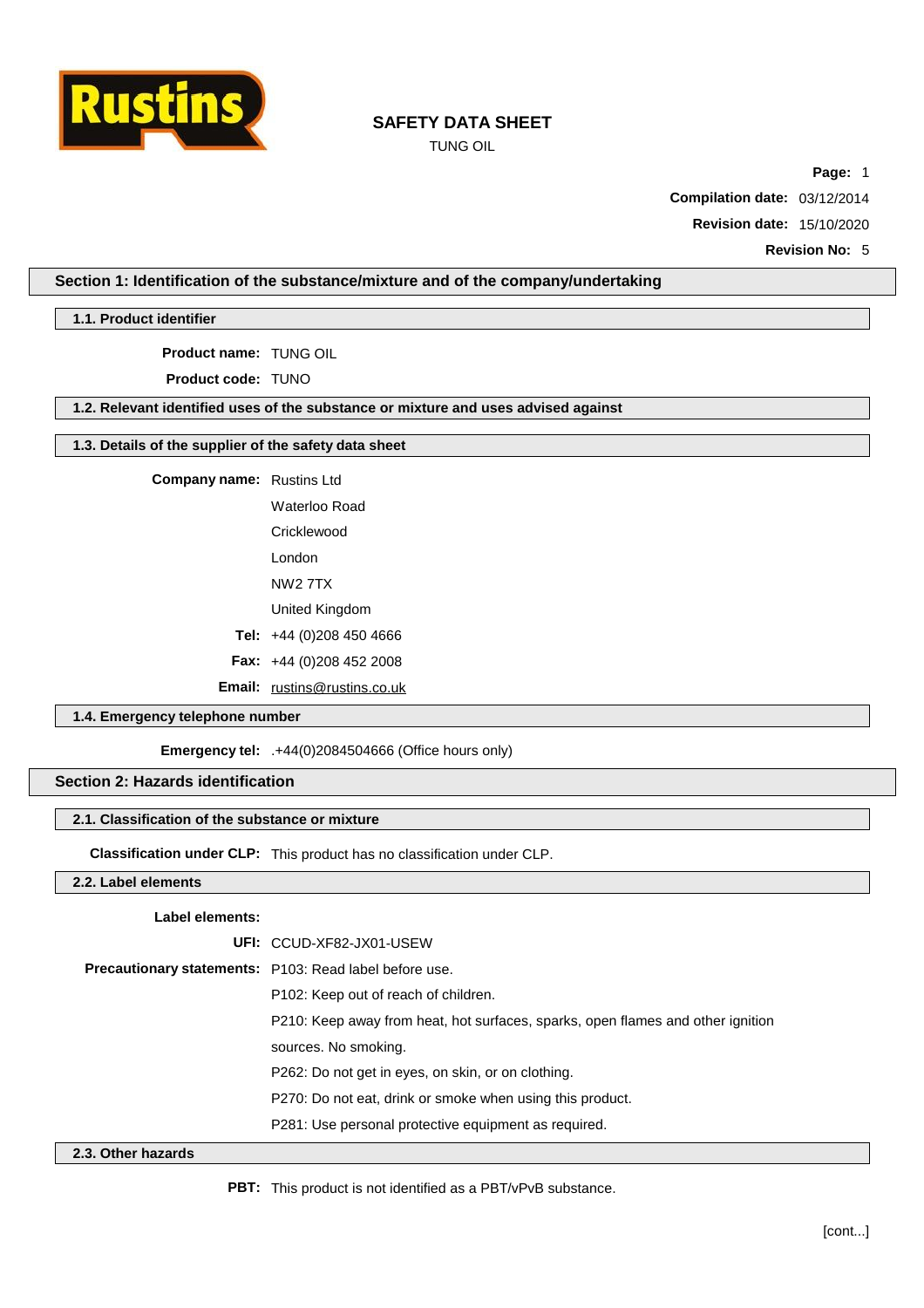TUNG OIL

**Page:** 2

## **Section 3: Composition/information on ingredients**

**3.1. Substances**

#### **Chemical identity:** TUNG OIL

**Contains:** Pure Tung Oil

# **Section 4: First aid measures**

#### **4.1. Description of first aid measures**

**Skin contact:** Wash immediately with plenty of soap and water.

**Eye contact:** Bathe the eye with running water for 15 minutes.

**Ingestion:** Wash out mouth with water.

**Inhalation:** Consult a doctor.

### **4.2. Most important symptoms and effects, both acute and delayed**

**Skin contact:** There may be mild irritation at the site of contact.

**Eye contact:** There may be irritation and redness.

**Ingestion:** There may be irritation of the throat.

**Inhalation:** No symptoms.

**4.3. Indication of any immediate medical attention and special treatment needed**

#### **Immediate / special treatment:** Not applicable.

### **Section 5: Fire-fighting measures**

## **5.1. Extinguishing media**

**Extinguishing media:** Suitable extinguishing media for the surrounding fire should be used. Use water spray to cool containers.

### **5.2. Special hazards arising from the substance or mixture**

**Exposure hazards:** In combustion emits toxic fumes.

# **5.3. Advice for fire-fighters**

**Advice for fire-fighters:** Wear self-contained breathing apparatus. Wear protective clothing to prevent contact with skin and eyes.

# **Section 6: Accidental release measures**

#### **6.1. Personal precautions, protective equipment and emergency procedures**

**Personal precautions:** Refer to section 8 of SDS for personal protection details. Turn leaking containers leak-

side up to prevent the escape of liquid.

#### **6.2. Environmental precautions**

**Environmental precautions:** Do not discharge into drains or rivers. Contain the spillage using bunding.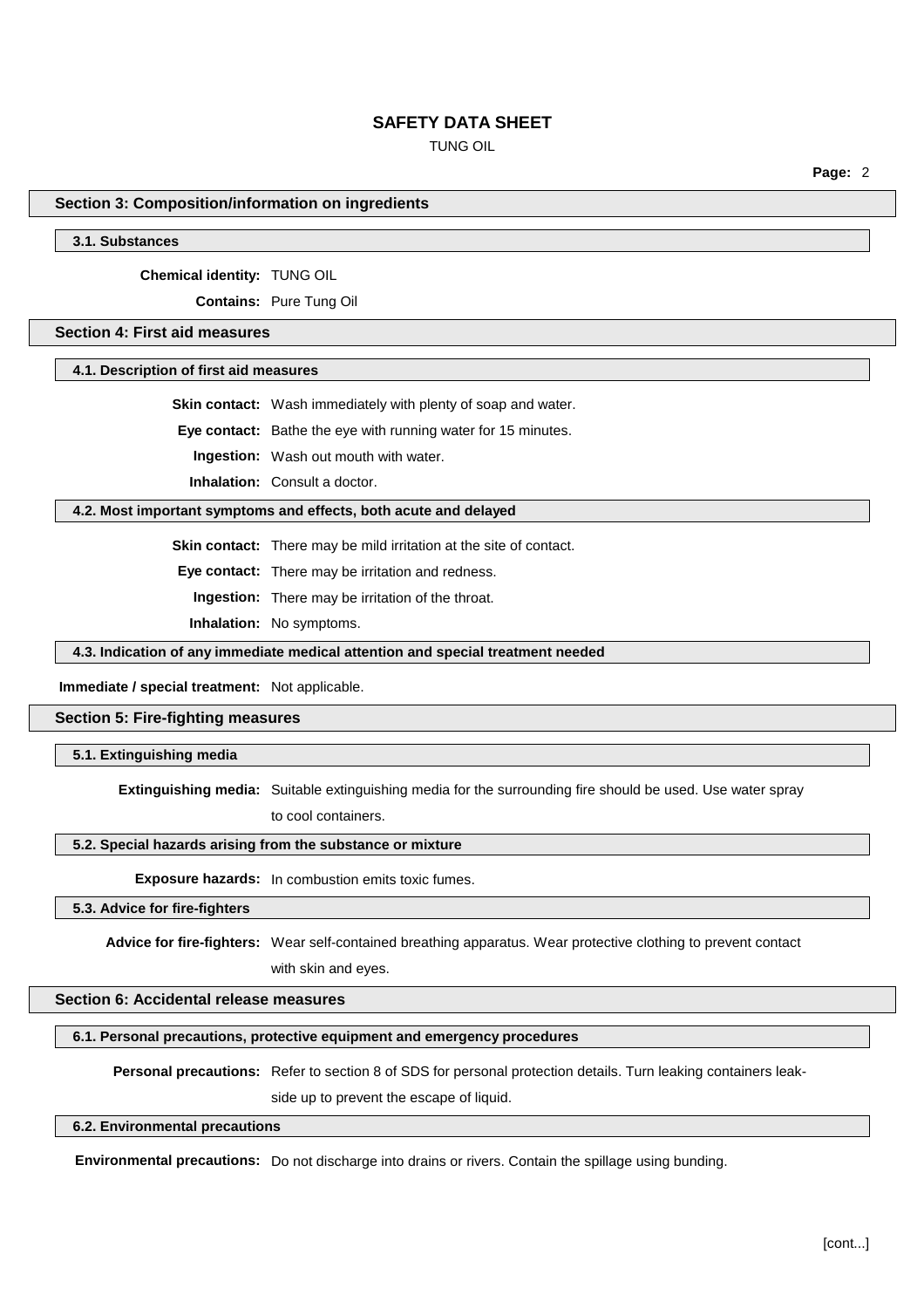# TUNG OIL

### **6.3. Methods and material for containment and cleaning up**

**Clean-up procedures:** Absorb into dry earth or sand. Transfer to a closable, labelled salvage container for

disposal by an appropriate method.

### **6.4. Reference to other sections**

**Reference to other sections:** Refer to section 8 of SDS.

# **Section 7: Handling and storage**

# **7.1. Precautions for safe handling**

**Handling requirements:** Not applicable.

## **7.2. Conditions for safe storage, including any incompatibilities**

**Storage conditions:** Store in a cool, well ventilated area. Keep container tightly closed.

**Suitable packaging:** Must only be kept in original packaging.

**7.3. Specific end use(s)**

**Specific end use(s):** No data available.

## **Section 8: Exposure controls/personal protection**

**8.1. Control parameters**

**Workplace exposure limits:** No data available.

**DNEL/PNEC Values**

**DNEL / PNEC** No data available.

**8.2. Exposure controls**

**Engineering measures:** Ensure lighting and electrical equipment are not a source of ignition.

**Respiratory protection:** Respiratory protection not required.

**Hand protection:** Protective gloves.

**Eye protection:** Safety glasses. Ensure eye bath is to hand.

**Skin protection:** Protective clothing.

# **Section 9: Physical and chemical properties**

# **9.1. Information on basic physical and chemical properties**

| <b>State: Liquid</b>                           |                                                               |
|------------------------------------------------|---------------------------------------------------------------|
|                                                | <b>Colour:</b> Yellow-brown                                   |
|                                                | <b>Odour:</b> Barely perceptible odour                        |
| <b>Evaporation rate:</b> No data available.    |                                                               |
|                                                | <b>Oxidising:</b> Non-oxidising (by EC criteria)              |
| <b>Solubility in water:</b> No data available. |                                                               |
|                                                | Also soluble in: Aromatic and aliphatic hydrocarbon solvents. |
| <b>Viscosity:</b> Viscous                      |                                                               |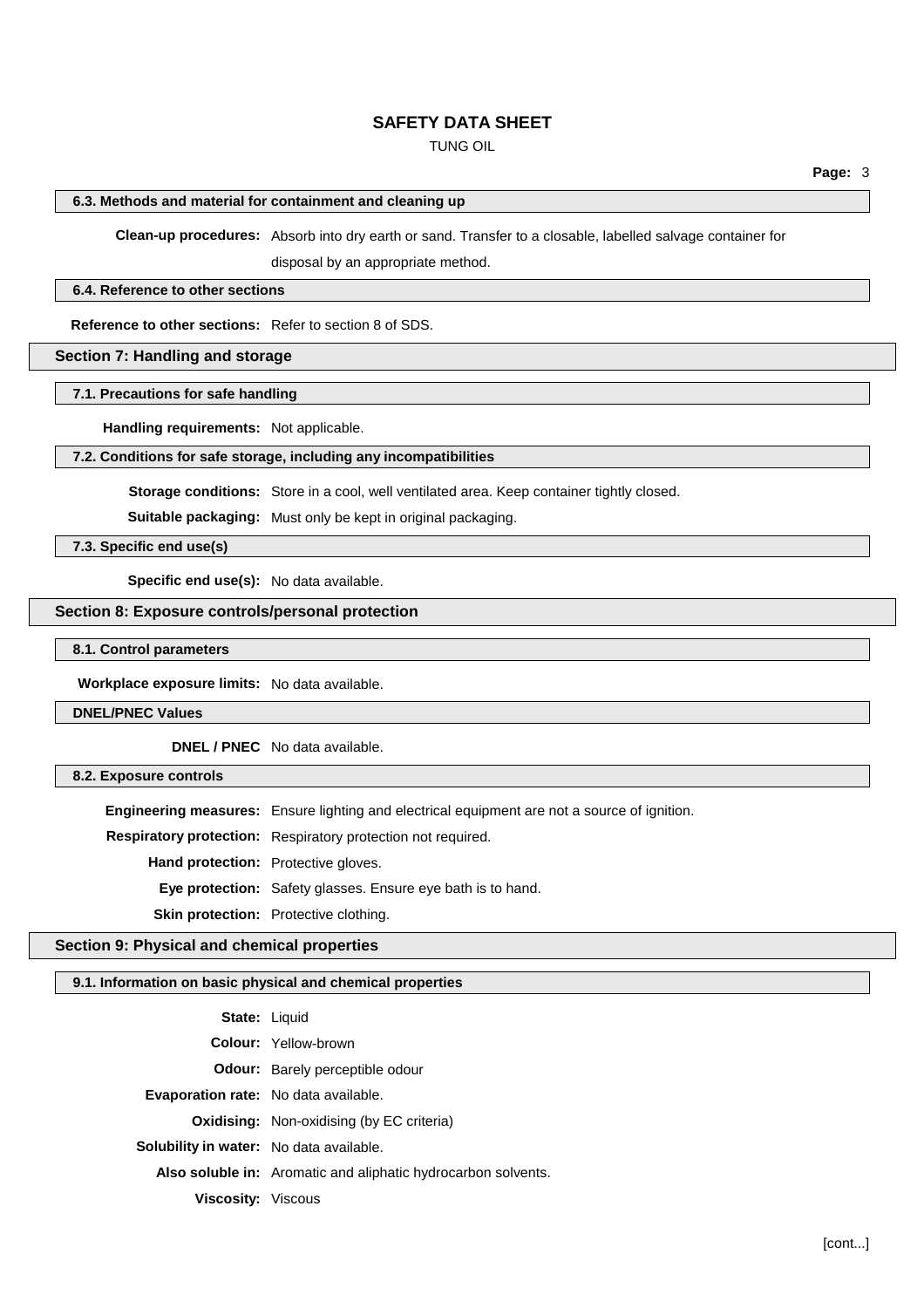TUNG OIL

| Kinematic viscosity: 1.8@deq25C                         |                                    |                                                 |                               |
|---------------------------------------------------------|------------------------------------|-------------------------------------------------|-------------------------------|
| Boiling point/range°C: No data available.               |                                    | Melting point/range°C: No data available.       |                               |
| <b>Flammability limits %: lower:</b> No data available. |                                    |                                                 | upper: No data available.     |
| <b>Flash point C: 350</b>                               |                                    | Part.coeff. n-octanol/water: No data available. |                               |
| Autoflammability°C: No data available.                  |                                    | Vapour pressure: No data available.             |                               |
| Relative density: 0.94@15.5deg C                        |                                    |                                                 | <b>pH:</b> No data available. |
|                                                         | <b>VOC g/I:</b> No data available. |                                                 |                               |

**9.2. Other information**

**Other information:** No data available.

### **Section 10: Stability and reactivity**

**10.1. Reactivity**

**Reactivity:** Stable under recommended transport or storage conditions.

**10.2. Chemical stability**

**Chemical stability:** Stable under normal conditions.

## **10.3. Possibility of hazardous reactions**

**Hazardous reactions:** Hazardous reactions will not occur under normal transport or storage conditions.

Decomposition may occur on exposure to conditions or materials listed below.

#### **10.4. Conditions to avoid**

**Conditions to avoid:** Heat.

**10.5. Incompatible materials**

**Materials to avoid:** Strong oxidising agents. Strong acids.

## **10.6. Hazardous decomposition products**

**Haz. decomp. products:** In combustion emits toxic fumes.

## **Section 11: Toxicological information**

#### **11.1. Information on toxicological effects**

**Toxicity values:** No data available.

**Symptoms / routes of exposure**

**Skin contact:** There may be mild irritation at the site of contact.

**Eye contact:** There may be irritation and redness.

**Ingestion:** There may be irritation of the throat.

**Inhalation:** No symptoms.

# **Section 12: Ecological information**

**Page:** 4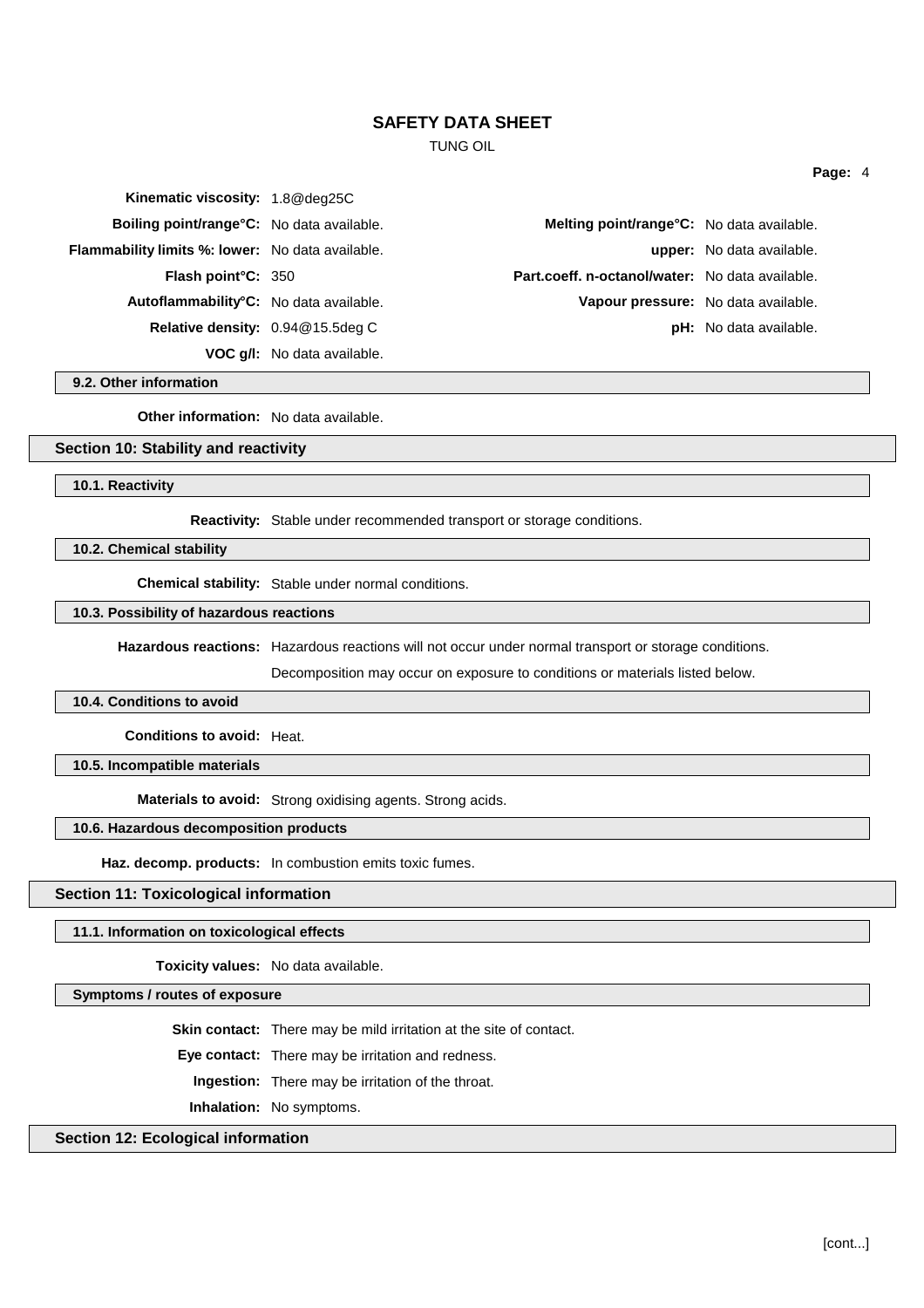TUNG OIL

**Page:** 5

**12.1. Toxicity**

**Ecotoxicity values:** No data available.

## **12.2. Persistence and degradability**

**Persistence and degradability:** Biodegradable.

**12.3. Bioaccumulative potential**

**Bioaccumulative potential:** No bioaccumulation potential.

**12.4. Mobility in soil**

**Mobility:** Readily absorbed into soil.

## **12.5. Results of PBT and vPvB assessment**

**PBT identification:** This product is not identified as a PBT/vPvB substance.

**12.6. Other adverse effects**

**Other adverse effects:** Negligible ecotoxicity.

**Section 13: Disposal considerations**

**13.1. Waste treatment methods**

**Disposal operations:** Transfer to a suitable container and arrange for collection by specialised disposal

company.

**NB:** The user's attention is drawn to the possible existence of regional or national regulations regarding disposal.

# **Section 14: Transport information**

**14.1. UN number**

**UN number:** Not classified

**14.2. UN proper shipping name**

**14.3. Transport hazard class(es)**

**14.4. Packing group**

**14.5. Environmental hazards**

**Environmentally hazardous:** No **Marine Marine Marine** pollutant: No

**14.6. Special precautions for user**

**Special precautions:** No special precautions.

**Section 15: Regulatory information**

**15.1. Safety, health and environmental regulations/legislation specific for the substance or mixture**

**Specific regulations:** Not applicable.